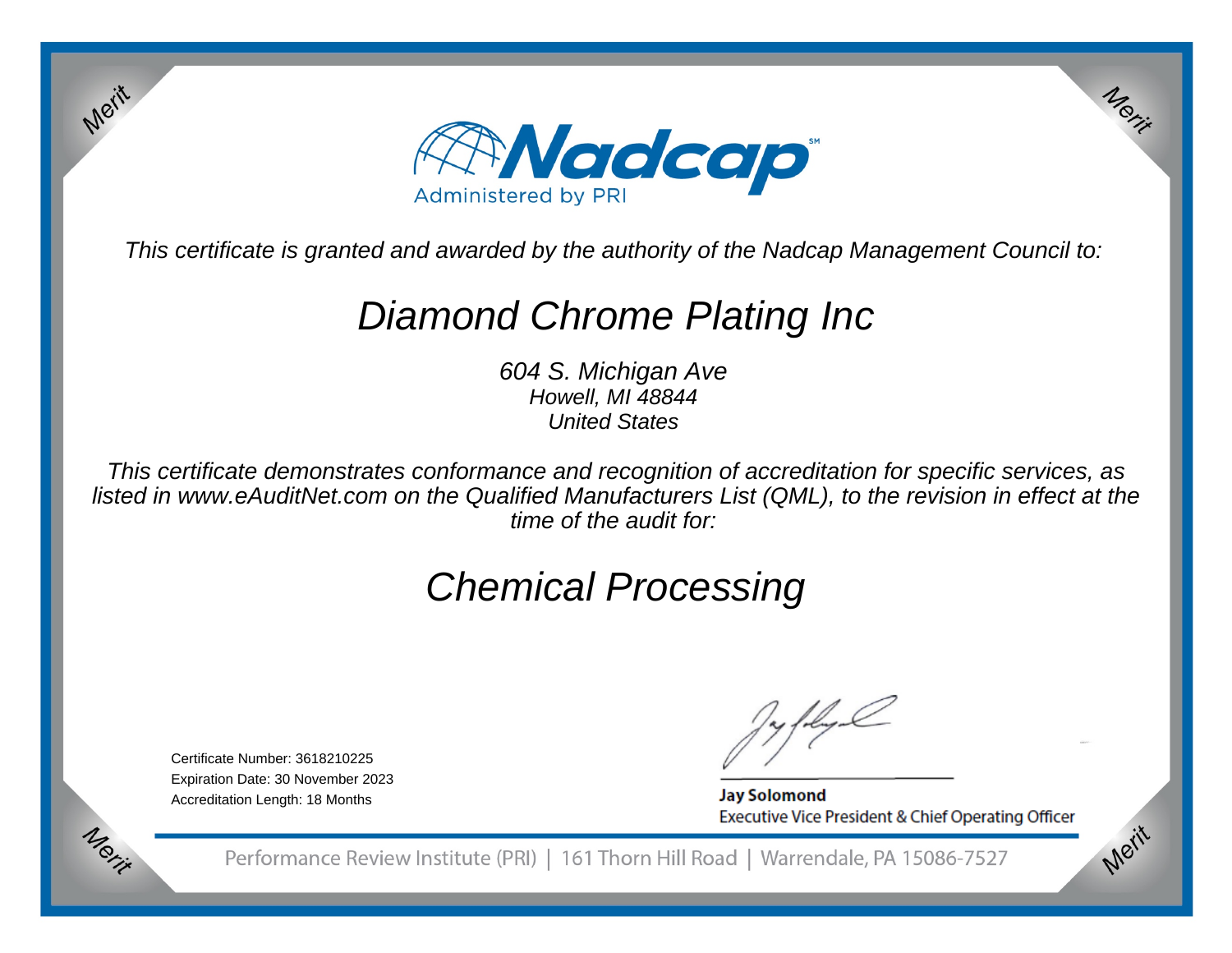

## **SCOPE OF ACCREDITATION**

### **Chemical Processing**

#### **Diamond Chrome Plating Inc** 604 S. Michigan Ave

Howell, MI 48844

This certificate expiration is updated based on periodic audits. The current expiration date and scope of accreditation are listed at: www.eAuditNet.com - Online QML (Qualified Manufacturer Listing).

In recognition of the successful completion of the PRI evaluation process, accreditation is granted to this facility to perform the following:

## **AC7000 - AUDIT CRITERIA FOR NADCAP ACCREDITATION**

## **AC7108 Rev I - Nadcap Audit Criteria for Chemical Processing (to be used on audits BEFORE 12-Jun-2022)**

AC7108/04 – Solution Analysis and Testing – AC7108/4 must also be selected AC7108/07 – Vacuum Cadmium and Aluminum Ion Vapor Deposition – AC7108/7 must also be selected AC7108/09 – Electroplating and Electroforming – AC7108/9 must also be selected AC7108/10 – Electroless Plating – AC7108/10 must also be selected AC7108/12 – Standalone Cleaning, Descaling, Passivation and Electropolishing – AC7108/12 must also be selected AC7108/13 – Brush Anodizing and Plating – AC7108/13 must also be selected AC7108/14 – Stripping of Coatings as a Subcontract Process – AC7108/14 must also be selected General Cleaning and Pre–Cleaning Alkaline Cleaning (If Titanium Alkaline Cleaning is also carried out then please check Chemical Cleaning – Titanium Cleaning – Alkaline" also) Solvent Cleaning Ovens Used for Thermal Treatments at a Set Point above 250°F Ovens for Thermal Treatments with a set point at or below 250ºF (121ºC) or for Miscellaneous Heating Processes, e.g. Part Drying. Stripping of Coatings as an Internal Rework Process

Inorganic Coatings

Other Stripping

## **AC7108/4 Rev C - Nadcap Audit Criteria for Solution Analysis and Testing in Support of Chemical Processing to AC7108 (To Be Used On Audits Conducted On audits on/after 21**

#### **January 2018)**

Solution Analysis In Support of AC7108 Testing Performed Internally In Support of the Chemical Process Accreditation t-frm-0004 29-May-20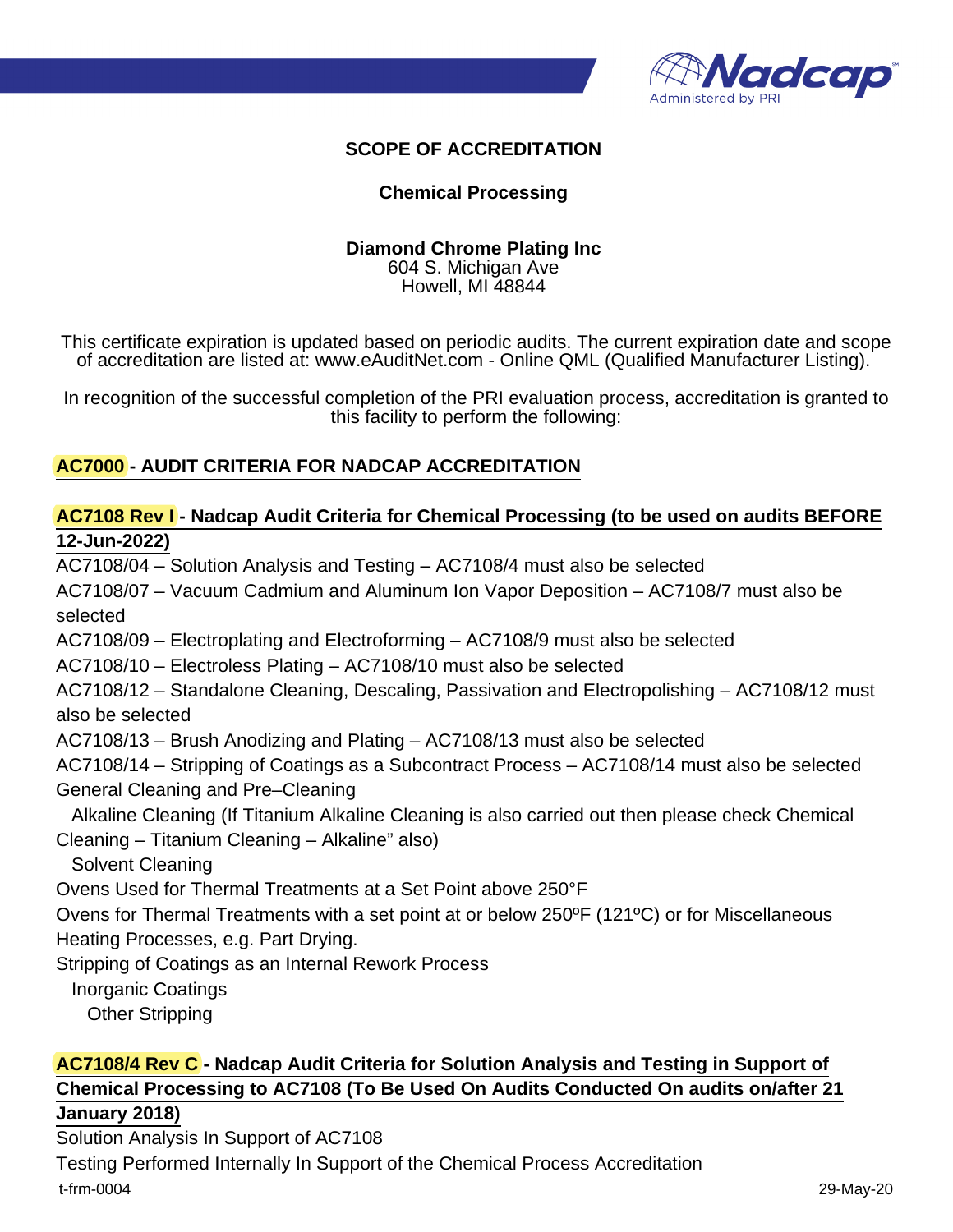- B05 Salt Spray Testing In Support of AC7108
- B10 Adhesion Testing (Adhesion Tape Testing) In Support of AC7108
- B11 Adhesion Testing (Scratch and Chisel Test) In Support of AC7108
- B12 Adhesion Testing (Bend Test) In Support of AC7108
- B14 Conductivity Testing In Support of AC7108
- B16 Coating Thickness Measurement In Support of AC7108
- B20 Porosity Testing In Support of AC7108
- B23 Other Testing In Support of AC7108

## **AC7108/7 Rev B - Nadcap Audit Criteria for Vacuum Cadmium Deposition (to be used on audits on/after 5 June 2016)**

As Coated With supplementary chromate treatment Vacuum Cadmium

## **AC7108/9 - Nadcap Audit Criteria for Electroplating and Electroforming (to be used on audits**

**on/after 5 June 2016)** Electroplating Alloy Plating Cadmium Plating Chromium Plating Nickel Plating

## **AC7108/10 - Nadcap Audit Criteria for Electroless Plating (to be used on audits on/after 5 June 2016)**

Nickel

**AC7108/12 Rev A - Nadcap Audit Criteria for Standalone Cleaning, Descaling, Passivation and Electropolishing (to be used on audits on/after 12 July 2020)**

Passivation

## **AC7108/13 - Nadcap Audit Criteria for Brush Anodizing and Plating (to be used on audits on/after 5 June 2016)**

Brush Plating

**AC7108/14 - Nadcap Audit Criteria for Stripping of Coatings as a Sub-Contract Process (Only select AC7108/14 if stripping is done as an overhaul process or as a sub-contract process. It is not required for internal rework.)**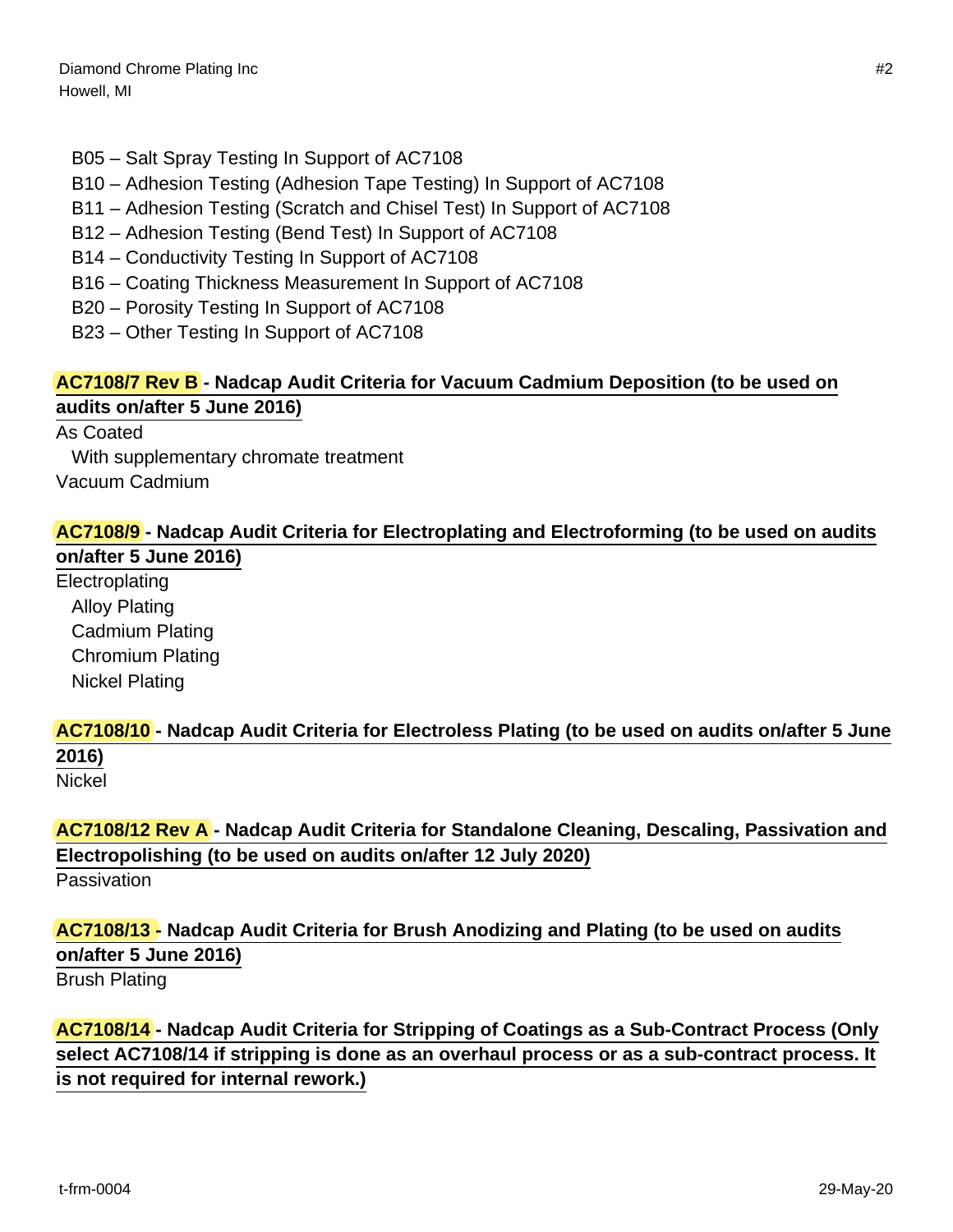Company Details | eAuditNet

| Home   About Us   Contact Us   FAQ   Logout<br><b>R</b> eAuditNet                                                                                                                                                                                                                                                                                                                                                                                                                                                                                                                                                                                                                                                                                                                                                                                                                                                       |                                                                                                                                                                                                                                                                  |                                                                                                                                                      |
|-------------------------------------------------------------------------------------------------------------------------------------------------------------------------------------------------------------------------------------------------------------------------------------------------------------------------------------------------------------------------------------------------------------------------------------------------------------------------------------------------------------------------------------------------------------------------------------------------------------------------------------------------------------------------------------------------------------------------------------------------------------------------------------------------------------------------------------------------------------------------------------------------------------------------|------------------------------------------------------------------------------------------------------------------------------------------------------------------------------------------------------------------------------------------------------------------|------------------------------------------------------------------------------------------------------------------------------------------------------|
| Resources $\nabla$                                                                                                                                                                                                                                                                                                                                                                                                                                                                                                                                                                                                                                                                                                                                                                                                                                                                                                      | Supplier Applications $\triangledown$<br><b>Supplier App BETA</b>                                                                                                                                                                                                | <b>Welcome, Dianne Poulos</b>                                                                                                                        |
| <b>Company Details</b>                                                                                                                                                                                                                                                                                                                                                                                                                                                                                                                                                                                                                                                                                                                                                                                                                                                                                                  |                                                                                                                                                                                                                                                                  |                                                                                                                                                      |
| <b>Search Results</b>                                                                                                                                                                                                                                                                                                                                                                                                                                                                                                                                                                                                                                                                                                                                                                                                                                                                                                   | <b>All Certs</b>                                                                                                                                                                                                                                                 |                                                                                                                                                      |
| Auditee: Diamond Chrome Plating Inc Accredited Companies: True Audit Program: Nadcap<br>Diamond Chrome Plating Inc, 604 S. Michigan Ave, Howell, Michigan 48844, United States                                                                                                                                                                                                                                                                                                                                                                                                                                                                                                                                                                                                                                                                                                                                          |                                                                                                                                                                                                                                                                  |                                                                                                                                                      |
|                                                                                                                                                                                                                                                                                                                                                                                                                                                                                                                                                                                                                                                                                                                                                                                                                                                                                                                         |                                                                                                                                                                                                                                                                  |                                                                                                                                                      |
| are displayed with the accreditation below.                                                                                                                                                                                                                                                                                                                                                                                                                                                                                                                                                                                                                                                                                                                                                                                                                                                                             |                                                                                                                                                                                                                                                                  | The location reflects the Supplier's current location and may not reflect the accredited address if the Supplier has moved. The accredited locations |
| <b>Show all scopes</b>                                                                                                                                                                                                                                                                                                                                                                                                                                                                                                                                                                                                                                                                                                                                                                                                                                                                                                  |                                                                                                                                                                                                                                                                  |                                                                                                                                                      |
| <b>CP</b> (Chemical Processing)                                                                                                                                                                                                                                                                                                                                                                                                                                                                                                                                                                                                                                                                                                                                                                                                                                                                                         |                                                                                                                                                                                                                                                                  |                                                                                                                                                      |
| <b>Issue Date</b>                                                                                                                                                                                                                                                                                                                                                                                                                                                                                                                                                                                                                                                                                                                                                                                                                                                                                                       | <b>Expiry Date</b>                                                                                                                                                                                                                                               |                                                                                                                                                      |
|                                                                                                                                                                                                                                                                                                                                                                                                                                                                                                                                                                                                                                                                                                                                                                                                                                                                                                                         | Diamond Chrome Plating Inc, 604 S. Michigan Ave, Howell, Michigan 48844, United States                                                                                                                                                                           |                                                                                                                                                      |
| 03-Jun-22                                                                                                                                                                                                                                                                                                                                                                                                                                                                                                                                                                                                                                                                                                                                                                                                                                                                                                               | 30-Nov-23                                                                                                                                                                                                                                                        |                                                                                                                                                      |
| -(info only)FED-QQ-P-35<br>info only) Other Passivation<br>→(info only)AMS 2700<br>-(info only)AMS-QQ-P-35<br>$\rightarrow$ Nickel<br>-(info only)AMS 2404<br>-(info only)AMS-C-26074<br><mark>⊶</mark> (info only)ASTM B733<br>-(info only)MIL-C-26074<br>-(info only)Other Nickel<br>∸Electroplating<br>Alloy Plating<br>-(info only)MIL-STD-1500<br>-(info only) Other Alloy Plating<br>-Chromium Plating<br>-info only)AMS-QQ-C-320<br>-(info only)FED–QQ–C–320<br>⊶(info only)MIL–STD–1501<br>⊶(info only)AMS 2406<br>⊶(info only)AMS 2407<br>-(info only)AMS 2438<br><mark>⊶(info only)AMS 2460</mark><br>-Nickel Plating<br>→(info only)AMS 2424<br>⊶(info only)AMS-QQ-N-290<br>-(info only)FED–QQ–N–290⊖<br>⊶(info only)MIL–STD–868<br>-(info only)Other Nickel Plating∔<br><b>-</b> (info only)AMS 2403<br><b>-Cadmium Plating</b><br>-(info only)AMS 2400<br>⊶(info only)AMS 2401<br>-(info only)AMS-QQ-P-416 | AC7108/10 - Nadcap Audit Criteria for Electroless Plating (to be used on audits on/after 5 June 2016)<br>AC7108/9- Nadcap Audit Criteria for Electroplating and Electroforming (to be used on audits on/after 5 June 2016)<br>-(info only)Other Chromium Plating |                                                                                                                                                      |